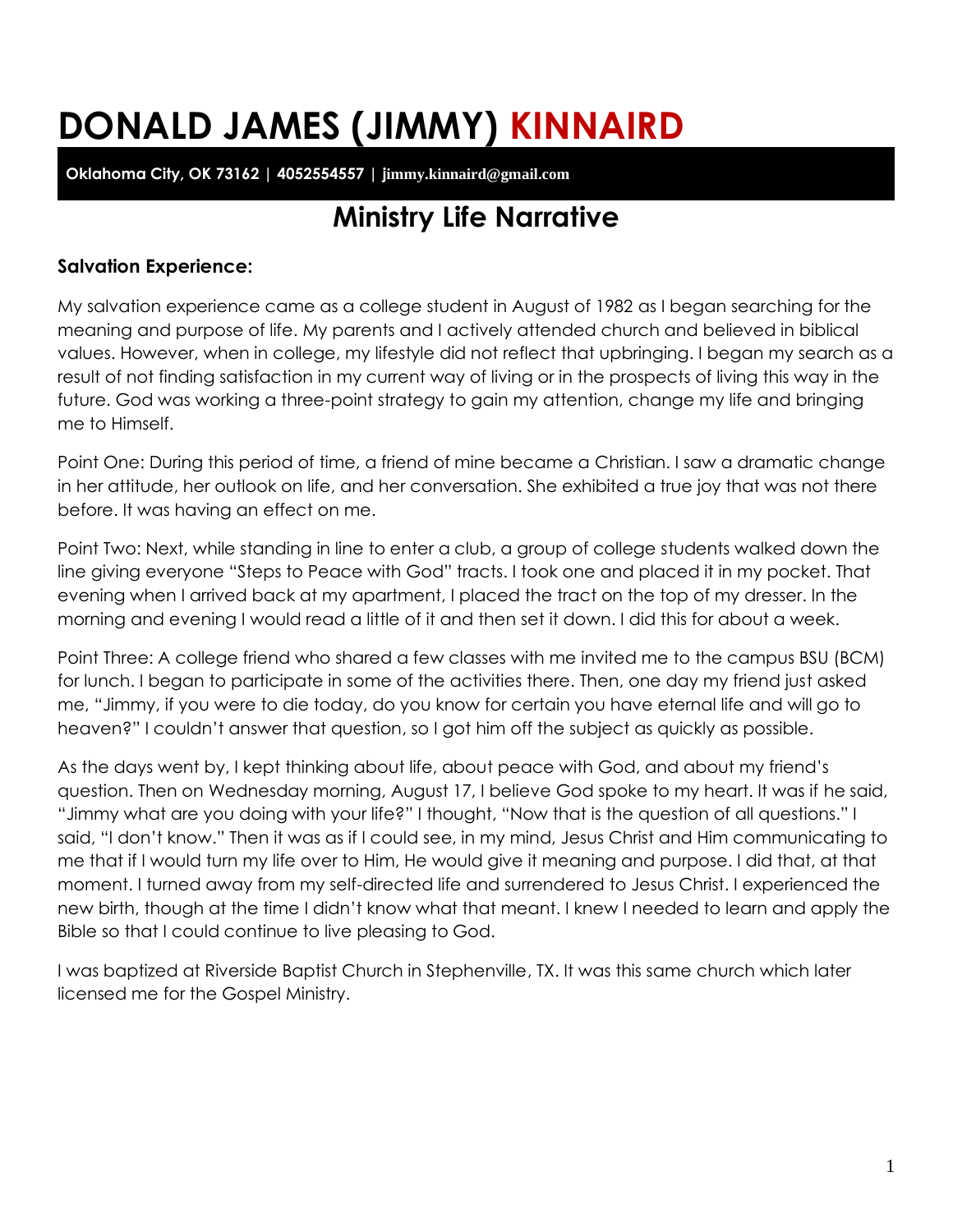# **Calling to Ministry:**

From the point of my conversion, all I wanted to do was serve God. I wanted everyone around me my family, my friends, my classmates and those at work to know salvation in Christ. As time for college graduation came near, I considered continuing on with my education at seminary and fulltime Christian service. I was not sure, thought that this was the path I was to take.

The process for determining my calling to vocational ministry was my desire, the advice of my pastor and BSU director, and a "test" in ministry. The "test" in ministry was the crucial part. Those around me could sense that God wanted me in ministry. Even my non-Christian friends testified to that! However, I was not sure and wanted to be sure for myself. I decided the "test" would be done as a semester missionary for the Home Mission Board, SBC (HMB). If the venture was successful in proving ministry, then I would go into ministry. I should have known that in my heart, there was nothing else I ever wanted to do, but I needed a proving ground. I served for the HMB in New Orleans, and the ministry was successful beyond imagination. I knew that I needed further education to be trained as a pastor for ministry. I then attended seminary and became an associate pastor at a large church in the New Orleans area.

#### **Ministry Experience:**

While pursuing my seminary education, I married, Karen we have been married 35 years. I don't deserve the wonderful and godly woman that I have. I served at Williams Boulevard Baptist Church, Kenner LA, for four years as an associate pastor. My main responsibility was with college and single adult ministry. We were able to grow the ministry to over 200 active single and college adults.

While at this church, the pastor discovered that many people were driving in from a nearby smaller town (LaPlace) to attend church. He began a Bible study out there during the week. He and I both taught the study. I spoke to the pastor of FBC LaPlace about their church and ours beginning a new church. They had already begun the process of this with 26 people.

I left Williams Boulevard to be the first pastor of a new church start in LaPlace, LA that became known as Woodland Baptist Church. We were there eight years. During that time all of our children were born, we bought property and built a church facility. I entered the Ph.D. program at NOBTS but never completed my dissertation. I worked with the Baptist Association of Greater New Orleans to help plant other churches. Our own church helped to plant three churches in the New Orleans area, one being a Haitian, French-speaking congregation. Our church received several growth and baptism awards during this time.

We left Woodland and moved to Oklahoma in 1997. I became the State Evangelism Director for the State Convention (BGCO), then Associate Executive Director and Team Leader for the Church Outreach Team. I enjoyed providing transitional pastor leadership in several pastorless churches during this time. I had the privilege of speaking at several revival and evangelism conferences around the country and in Oklahoma. We had seven wonderful years at the Baptist Convention in Oklahoma.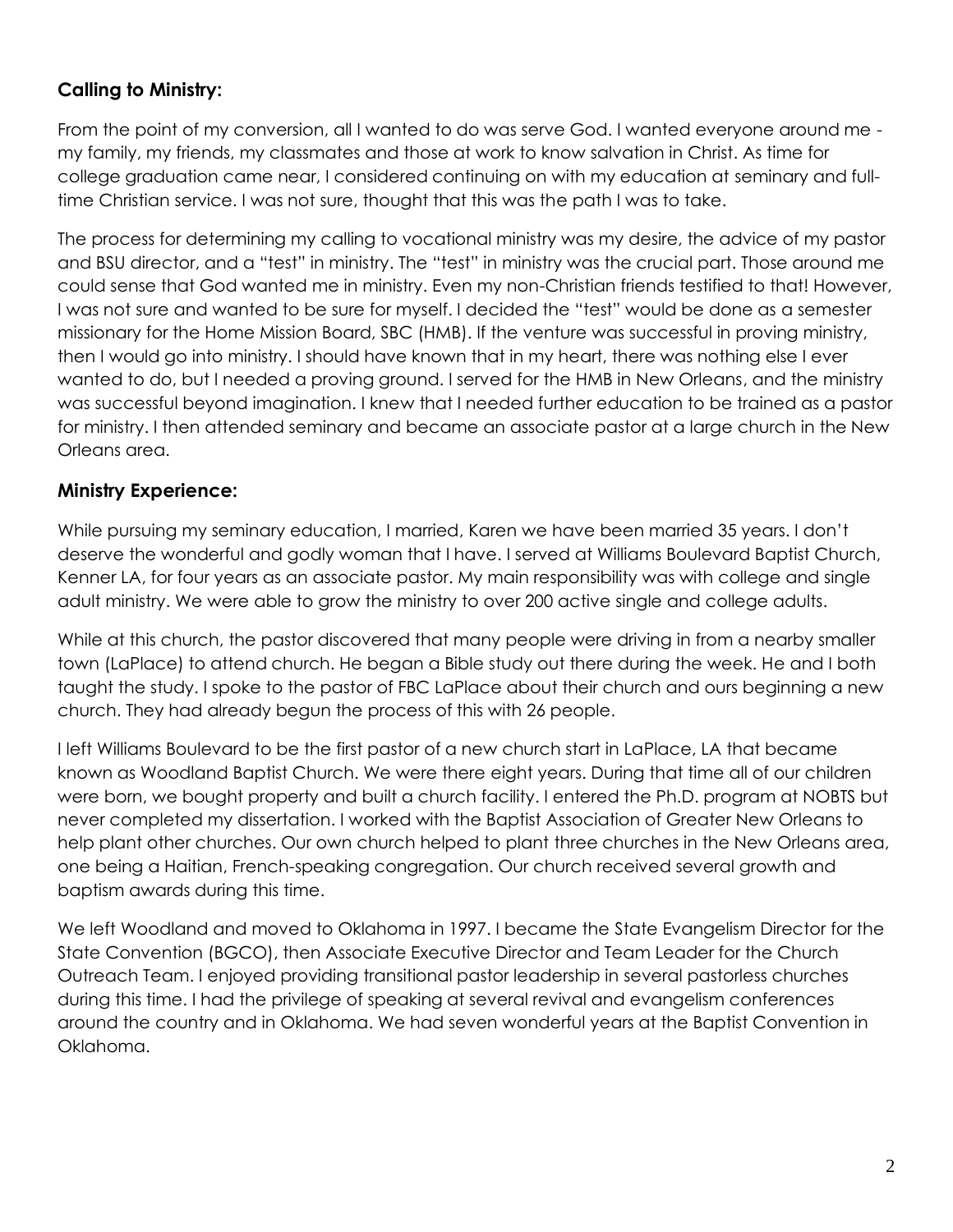Stillwater, OK, became our next home. I became the senior pastor of Eagle Heights Baptist Church. We were there much shorter than we would have ever believed. I was interim pastor there for a year. I resigned from the interim and then the church voted me in as their senior pastor in 2004. At the church, Karen directed the children's ministry and started Upward Basketball. We were surprised to have over 300 children in the program. We loved Stillwater and Eagle Heights. We were there for three years (four counting the interim) before moving to Georgia to work for the North American Mission Board, SBC (NAMB). The church grew over 30 percent and moved from being a Stillwater church to becoming a regional church.

The call to work for North American Mission Board, SBC (NAMB), in the area of evangelism came in late 2006. I told the person calling that I was not interested. He then called again a couple of months later and asked for me to "just pray about it" for a few days. I did and told him that the timing was not right. He called again and asked if I would come out for a meeting. It was then that I seriously looked at this ministry. They wanted me to develop a relational evangelism resource to help train believers in relational evangelism. I talked it over with our family, and we all decided that God was presenting us with this opportunity, and we should take it. We moved in August of 2007.

Since then, **RELAY: Sharing Your Faith Your Way** was developed and used all over our convention and even outside the convention to help believers in relational evangelism. I also took a previous evangelism tool **CROSS Evangelism Training** and re-released it as a companion training. These and several other tools and responsibilities are part of my work at NAMB.

I was at NAMB for four years. During that time the organization went through several transitions of leadership. When I arrived, the trustees had voted in a new president, and he had only been there a couple of months before my arrival. However, in the four years I served under three presidents, (the first, the interim and the current president) as well as five acting vice presidents. I served NAMB in several different capacities. The organization was making huge directional changes and I realized I needed to be looking for another ministry opportunity. One of these found me in the calling to Village Baptist Church.

I served as Lead Pastor at Village since May 2011 to April 2017. While there, we started a new Hispanic congregation and also began a new modern/contemporary style worship service while maintaining the classic worship service. The church was in steep decline. However, it was able to maintain its current attendance for the last five years of my ministry there. We put significant resources into ministering and connecting to the community around us as well as focusing on the spiritual transformation of our members and attendees.

After six years at Village, I was invited back to our State Convention to reinvent the church planting group. Over three years I built a team of consultants and a set of systems to help plant new, healthy, sustainable and multiplying churches. The average attendance of our new churches after their launch date was 180. This was nearly 3 times the size of the previous churches. They are strong and committed to Oklahoma Baptists and the Cooperative Program and of course to the Gospel of Jesus Christ. I'm proud of my work there the last three years. Covid-19 hit our convention hard and due to cuts and layoffs, our church planting group was let go.